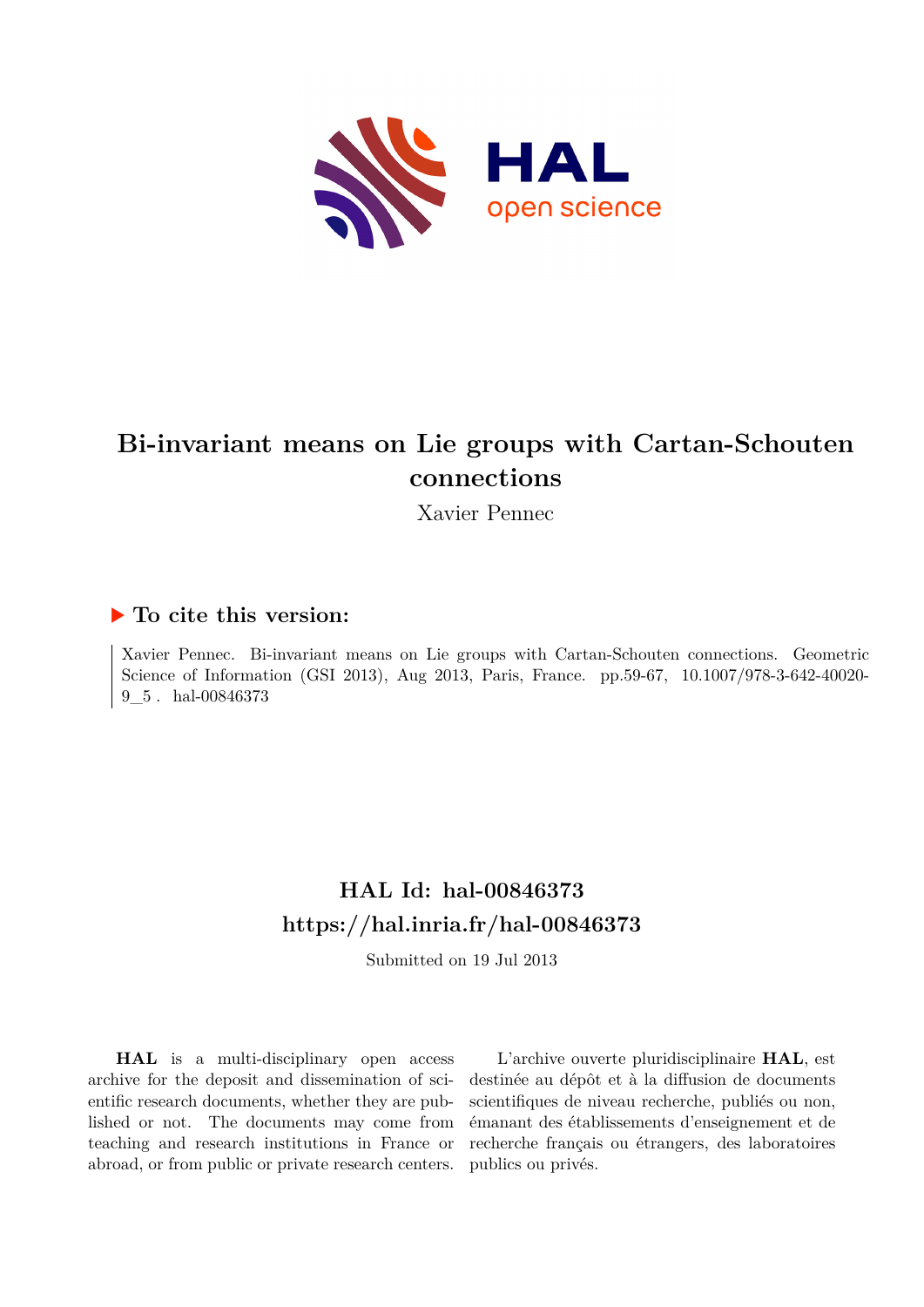## Bi-invariant means on Lie groups with Cartan-Schouten connections

Xavier Pennec (Xavier.Pennec@inria.fr) Asclepios project-team, INRIA Sophia-Antipolis Méditerranée 2004 Route des Lucioles, BP93, F-06902 Sophia Antipolis Cedex, France http://www-sop.inria.fr/members/Xavier.Pennec/

The statistical Riemannian framework was pretty well developped for finitedimensional manifolds [28, 20, 22, 6, 7, 8, 23]. For Lie groups, left or right invariant metric provide a nice setting as the Lie group becomes a geodesically complete Riemannian manifold, thus also metrically complete. However, this Riemannian approach is fully consistent with the group operations only if a bi-invariant metric exists. Unfortunately, bi-invariant Riemannian metrics do not exist on most non compact and non-commutative Lie groups. In particular, such metrics do not exist in any dimension for *rigid-body transformations*, which form the most simple Lie group involved in biomedical image registration.

The log-Euclidean framework, initially developed for symmetric positive definite matrices [4], was proposed as an alternative for affine transformations based on the log of matrices [2] and for (some) diffeomorphisms based on Stationary Velocity Fields (SVFs) [3]. The idea is to rely on one-parameter subgroups, for which efficient algorithms exists to compute the deformation from the initial tangent vector (e.g. scaling and squaring).In [5, 24], we showed that this framework allows to define bi-invariant means on Lie groups provided that the square-root (thus the log) of the transformations was existing.

The goal of this note is to summarize the mathematical roots of these algorithms and to set the bases for comparing their properties with the left and right invariant metrics. The basis of our developments is the structure of affine connection instead of Riemannian metric. The connection defines the parallel transport, and thus a notion of geodesics (auto-parallel curves). Many local properties of Riemannian manifolds remains valid with affine connection spaces. In particular, there is still a local diffeomorphisms between the manifold and the tangent space using the exp and log maps. We explore invariant connections and show that there is a unique bi-invariant torsion-free Cartan-Schouten connection for which the geodesics are left and right translations of one-parameter subgroups. These group geodesics correspond to the ones of a left-invariant metric for the normal elements of the Lie algebra only. When a bi-invariant metric exists (we show that this is not always the case), then all elements are normal and Riemannian and group geodesics coincide. Finally we summarize the properties of the bi-invariant mean defined as the exponential barycenters of the canonical Cartan connection.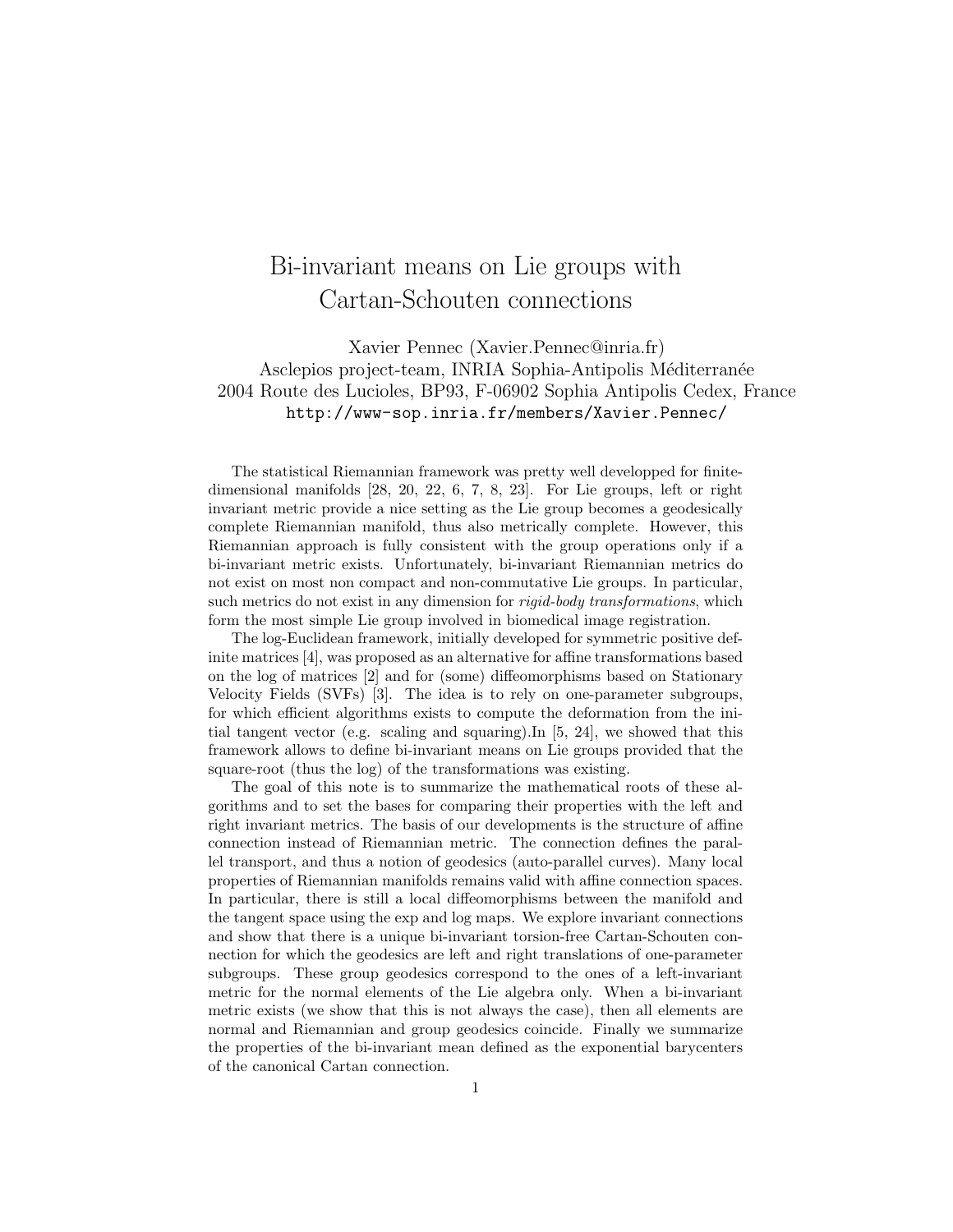### 1 Cartan-Schouten connections on Lie groups

Let  $G$  be a Lie group, i.e. is a smooth manifold provided with an identity element Id, a smooth composition rule  $(g, h) \in \mathcal{G} \times \mathcal{G} \mapsto g \circ h \in \mathcal{G}$  and a smooth inversion rule  $f \mapsto f^{(-1)}$  which are both compatible with the manifold structure. We denote by  $C^{\infty}(\mathcal{G})$  the algebra of smooth functions on the group and by  $\Gamma(\mathcal{G})$ the algebra of derivations  $\partial_X \phi$  of such functions (i.e. smooth vector fields on G). The Lie bracket is  $[X, Y](\phi) = \partial_X \partial_Y \phi - \partial_Y \partial_X \phi$ .

The canonical automorphisms  $L_g : f \mapsto g \circ f$  and  $R_g : f \mapsto f \circ g$  are called the left and the right translations. The differential  $DL_q$  of the left translations maps the tangent space  $T_h \mathcal{G}$  to the tangent space  $T_{g,h} \mathcal{G}$  and maps maps any vector  $x \in T_{\text{Id}}\mathcal{G}$  to the vector  $DL_g.x \in T_g\mathcal{G}$ , giving rise to the left-invariant vector field  $\ddot{X}|_g = DL_g \dot{x}$ . The sub-algebra of left-invariant vector fields is called the Lie algebra of the group  $G$ . It is identified to with the tangent vector space at identity provided with the additional bracket operation:  $g = (T_{\text{Id}}\mathcal{G}, +, \dots, \dots).$ 

The adjoint  $\text{Ad}(g).x = DL_g|_{g^{(-1)}}.DR_{g^{(-1)}}|_{\text{Id}}.x = DR_{g^{(-1)}}|_{g}.DL_g|_{\text{Id}}.x$  is the automorphism of the Lie algebra obtained by differentiating the conjugation  $C_q(f) = g.f.g^{(-1)}$  with respect to f. It maps each element of the group to a linear operator which acts on the Lie algebra: this is called the Adjoint representation. The subgroup  $\text{Ad}(\mathcal{G})$  of the general linear group  $GL(\mathfrak{g})$  is called the *adjoint* group. The properties of this representation and the existence of bi-invariant metrics for the group  $\mathcal G$  are linked.

#### 1.1 One parameter subgroups

The flow  $\gamma_x(t)$  of a left-invariant vector field  $\tilde{X} = DL.x$  starting from Id is a one parameter subgroup, i.e. a group morphism from  $(\mathcal{G}, \text{Id},.)$  to  $(\mathbb{R}, 0, +)$ :

$$
\gamma_x(s+t) = \gamma_x(s).\gamma_x(t) = \gamma_x(t+s) = \gamma_x(t).\gamma_x(s).
$$

The group exponential is defined from these one-parameter subgroups with  $Exp(x) = \gamma_x(1)$ . It is diffeomorphic locally around 0. More precisely, since the exponential is a smooth mapping and its differential map is invertible at Id, the inverse function theorem guarantees that it is a diffeomorphism from some open neighborhood of 0 to an open neighborhood of  $Exp(0) = Id [25]$ . This implies that one can define without ambiguity a logarithm in an open neighborhood of Id. In the following, we write it  $x = \text{Log}(g)$ . The absence of an inverse function theorem in infinite dimensional Fréchet manifolds prevents the straightforward extension of this property to general groups of diffeomorphisms [13].

#### 1.2 Affine Connection Spaces

The one parameter subgroup  $\gamma_x(t)$  is a curve starting from identity with tangent vector  $x \in \mathfrak{g} \simeq T_{\text{Id}}\mathcal{G}$ . One could wonder if this curve could be seen as a geodesic. To answer this question, we first need to define geodesics.

When one wants to compare data in the tangent space at one point of the group with data in the tangent space at another one point of the group, one needs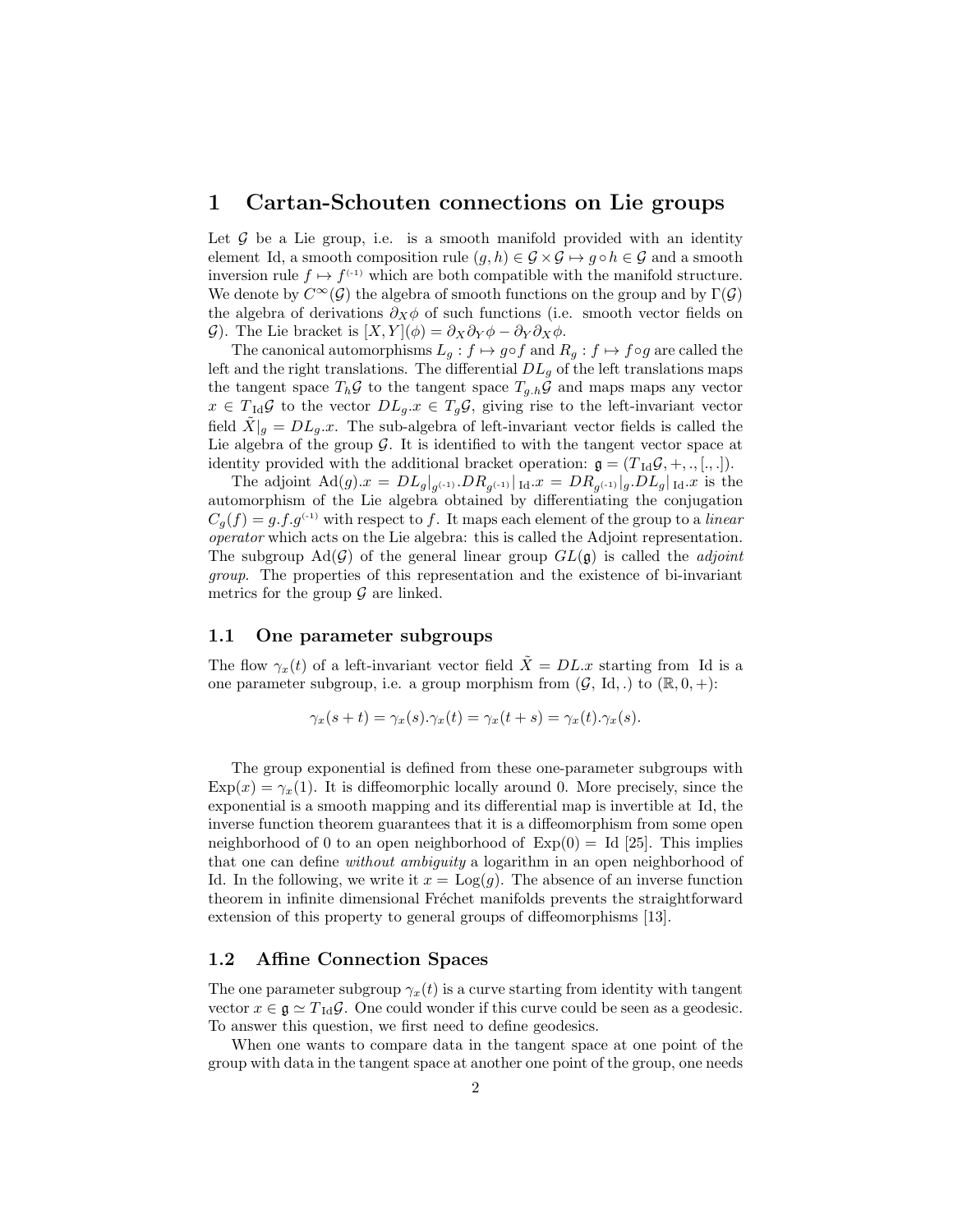to define a mapping between these two tangent spaces because they are not the same spaces: this is the notion of parallel transport. The (affine) connection is the infinitesimal version of this parallel transport for the tangent bundle. This is a bilinear map  $(X, Y) \in \Gamma(\mathcal{G}) \times \Gamma(\mathcal{G}) \mapsto \nabla_X Y \in \Gamma(\mathcal{G})$  which is smooth and  $C^{\infty}(\mathcal{G})$ -linear in the first variable, and satisfies Leibniz rule  $\nabla_X(\phi Y)$  =  $\partial_X \phi Y + \phi \nabla_X Y$  in the second variable (i.e. is a derivation).

In a local chart, a vector field  $X = \sum_i x^i \partial_i$  has coordinates  $x^i \in C^{\infty}(\mathcal{G})$ . Using the above rules, we can write the connection  $\nabla_X Y = \partial_X Y + \sum_{ij} x^i y^j \nabla_{\partial_i} \partial_j$ , which means that the connection is completely determined by the  $n^3$  functional coordinates (the Christoffel symbols)  $\nabla_{\partial_i} \partial_j = \sum_k \Gamma_{ij}^k \partial_k$ . Thus, the connection encode how the projection from one tangent space to the neighboring one modifies the standard derivative of a vector field in a chart. On a curve, this allows us to quantifies the acceleration. Let  $X|_{\gamma} = \dot{\gamma}$  be a vector field along a curve  $\gamma(t)$ on G. The covariant derivative is (in Einstein notations):  $\frac{D\dot{\gamma}^k}{dt} = \ddot{\gamma}^k + \dot{\gamma}^i \dot{\gamma}^j \Gamma^k_{ij} \partial_k$ .

Geodesics in an affine connection space are defined as the curves that remain parallel to themselves (auto-parallel curves), or equivalently as the curves which have no acceleration. Thus,  $\gamma(t)$  is a geodesic if  $\nabla_{\dot{\gamma}} \dot{\gamma} = 0$ . In a local coordinate system where  $\dot{\gamma} = \sum_i \dot{\gamma}^i \partial_i$ , the equation of the geodesics is thus:  $\ddot{\gamma}^k + \Gamma^k_{ij} \dot{\gamma}^i \dot{\gamma}^j =$ 0. We retrieve the standard equation of the geodesics in Riemannian geometry without having to rely on a metric. Since geodesics are locally defined by a second order ordinary differential equation, the geodesic  $\gamma_{(p,v)}(t)$  starting at any point  $p$  with any tangent vector  $v$  is defined for a sufficiently small time. Thus, the exponential map  $\text{Exp}_p(v) = \gamma_{(p,v)}(1)$  can be defined for a sufficiently small neighborhood and is a local diffeomorphism. Moreover, the *strong form* of the Whitehead theorem holds: each point of an affine connection space, has a normal convex neighborhood (NCN) in the sense that for any couple of points  $(p, q)$  in this neighborhood, there exists a unique geodesic  $\gamma(t)$  joining them that is entirely contained in this neighborhood. Moreover, the geodesic  $\gamma(t)$  depends smoothly on the points  $p$  and  $q$ .

#### 1.3 Cartan-Shouten connections

Let us look at invariant connections. Left-invariant connections are completely determined by their action on the sub-algebra of left-invariant vector fields. Let  $\tilde{X} = DL.x$  and  $\tilde{Y} = DL.y$  be two left-invariant vector fields: the field  $\nabla_{\tilde{X}}\tilde{Y} =$  $DL(\nabla_{\tilde{X}}\tilde{Y}|_{\text{Id}})$  is determined by its value at identity  $\alpha(x, y) = \nabla_{\tilde{X}}\tilde{Y}|_{\text{Id}} \in \mathfrak{g}.$ 

Among the left-invariant connections, we call Cartan-Schouten connections the ones for which geodesics going through identity are one parameter subgroups. This definition taken from [25, Def. 6.2 p.71] and generalizes the three classical  $+$ ,  $-$  and 0 Cartan-Schouten connections defined in [9].

**Theorem 1** Cartan-Schouten connections are characterized by the property  $\alpha(x, x) =$ 0 for all  $x \in \mathfrak{g}$ . Bi-invariant connections are characterized by the condition:  $\alpha([z, x], y) + \alpha(x, [z, y]) = [z, \alpha(x, y)] \quad \forall x, y, z \in \mathfrak{g}$ . The one dimensional family of connections generated by  $\alpha(x, y) = \lambda[x, y]$  satisfy these two conditions.

Moreover, there there is a unique symmetric Cartan-Schouten bi-invariant connection called the canonical Cartan connection of the Lie group (also called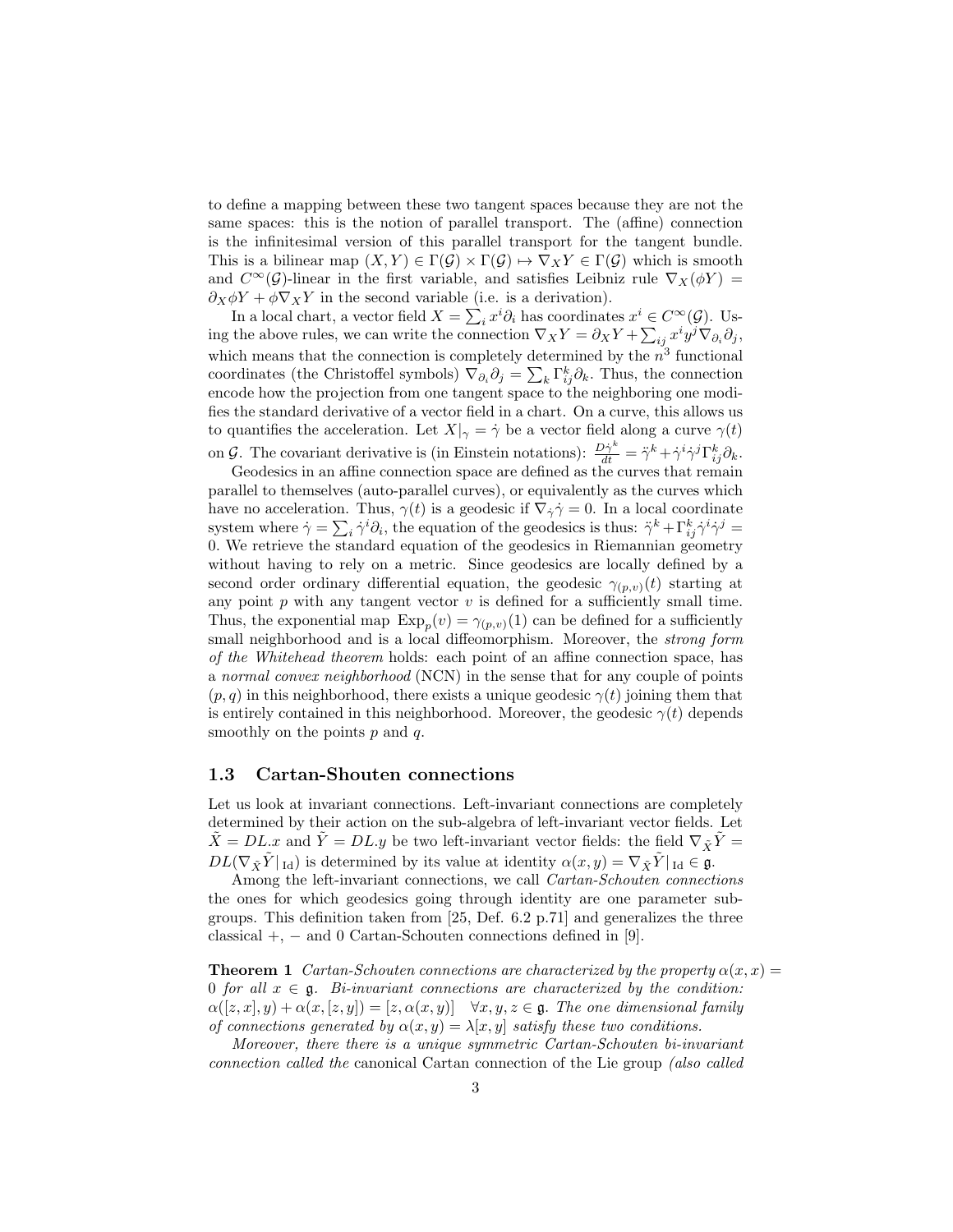mean or 0-connection) defined by  $\alpha(x, y) = \frac{1}{2}[x, y]$  for all  $x, y \in \mathfrak{g}$ , i.e.  $\nabla_{\tilde{X}} \tilde{Y} =$  $\frac{1}{2}[\tilde{X}, \tilde{Y}]$  for two left-invariant vector fields.

It was shown by Laquer [14] that the family  $\alpha(x, y) = \lambda[x, y]$  exhausts all the bi-invariant connections on compact simple Lie groups except for  $SU(n)$  with  $n > 3$  in which case there is a two-dimensional family of bi-invariant connections.

All the connections of the family  $\alpha(x, y) = \lambda[x, y]$  have the same bi-invariant geodesics because they share the same symmetric part  $\nabla_X Y + \nabla_Y X = \partial_X Y +$  $\partial_Y X$ . These group geodesics are left and right translates of one-parameter subgroups. From a computational point of view, this is particularly interesting since we can write the exponential map at any point using the group exponential:

$$
Exp_g(v) = \gamma_{g,v}(1) = g \circ exp(DL_{g^{(-1)}}v) = exp(DR_{g^{(-1)}}v) \circ g
$$

Moreover, we have  $g$ .  $Exp(x) = Exp(Ad(g).x).g$  and for all g in G, there exists an open neighborhood  $\mathcal{W}_g$  of  $g \in G$  (namely  $\mathcal{W}_g = \mathcal{V}_e \cap g \cdot \mathcal{V}_e \cdot g^{(-1)}$  where  $\mathcal{V}_e$  is any NCN of e) such that for all  $m \in \mathcal{W}_g$  the quantities  $Log(m)$  and  $Log(g.m.g^{(-1)})$  are well-defined and are linked by the relationship  $Log(g.m.g^{(-1)}) = Ad(g)$ .  $Log(m)$ . Notice that in general the NCN  $W_q$  depends on g unless we can find a NCN  $V_e$ that is stable by conjugation.

Expressed in the basis of left-invariant vector fields, the torsion is  $T(x, y) =$  $2\alpha(x, y) - [x, y]$  while the curvature is  $R(x, y)z = \lambda(\lambda - 1)[[x, y], z]$ . For  $\lambda = 0$  and  $\lambda = 1$ , the curvature is null (but there is torsion!). These two flat connections are called the left and right (or + and -) Cartan connections. For  $\lambda = 1/2$ , we get the canonical Cartan connection (also called mean or 0-connection). In fact, among the Cartan-Schouten connections, the − connection is the unique one for which all the left-invariant vector fields are covariantly constant; the + connection is the only one for which all the right-invariant vector fields are covariantly constant; and the 0-connection is the only one which is torsion-free (it has curvature, but its curvature tensor is covariantly constant).

## 2 Invariant Riemannian metrics

Let  $g(X,Y)|_h = \langle X|_h | Y_h \rangle_h$  be a smooth bilinear symmetric form on  $T\mathcal{G}$  which is positive definite everywhere (a Riemannian metric). Its Levi-Civita connection is the unique torsion free connection which is compatible with the metric:  $\partial_X \langle Y | Z \rangle = \langle \nabla_X Y | Z \rangle + \langle Y | \nabla_X Z \rangle$ . The proof of uniqueness is constructive with Khoszul formula, which uniquely defines the the scalar product of the connection with any vector field:  $2 \langle \nabla_X Y | Z \rangle = \partial_X \langle Y | Z \rangle + \partial_Y \langle X | Z \rangle \partial_Z \langle X | Y \rangle + \langle [X, Y] | Z \rangle - \langle [X, Z] | Y \rangle - \langle [Y, Z] | X \rangle$ . Let  $[g^{ij}] = [g_{ij}]^{(-1)}$ be the inverse of the metric matrix. In a local coordinate system, we have  $\langle \nabla_{\partial_i} \partial_j | \partial_k \rangle = g_{mk} \Gamma_{ij}^m$ , so that Khoszul formula defines the Christoffel symbols of the Levi-Civita connection with the classical formula

$$
\Gamma_{jk}^i = \frac{1}{2} g^{im} \left( \partial_k g_{mj} + \partial_j g_{mk} - \partial_m g_{jk} \right).
$$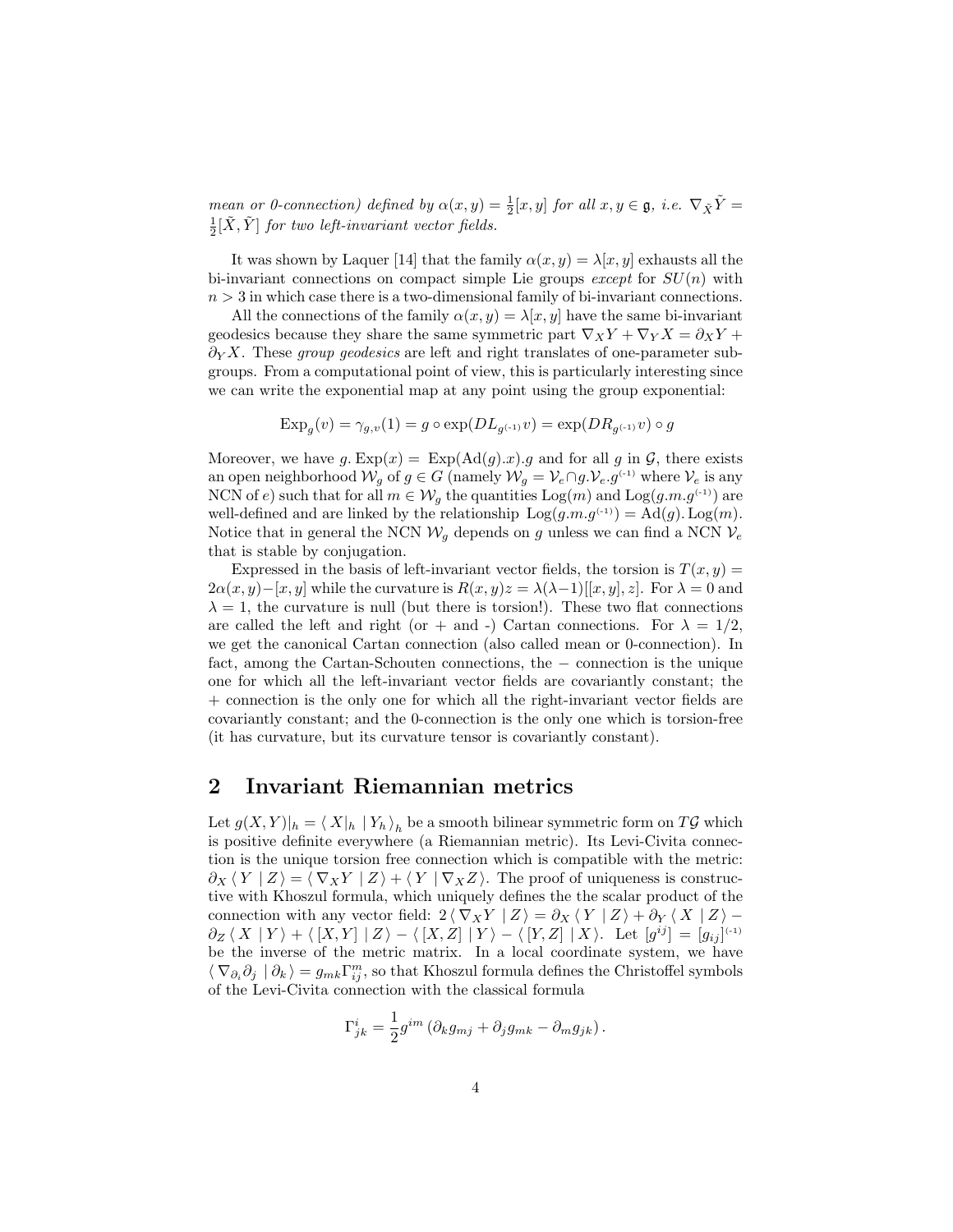In the case of Lie groups, we can require the metric to be left-invariant (invariant by the left translation), or right-invariant. The left-invariance requires all left translations to be isometric. It is easy to see that such metrics are determined by the inner product at the identity. Let Q be a positive definite symmetric bilinear form on  $\mathfrak{g} \times \mathfrak{g}$ . This metric on  $T_{\text{Id}}\mathcal{G}$  can be transported on each tangent space  $T_g \mathcal{G}$  by left translation:  $Q_g(X, Y) = Q(DL_{g^{(-1)}}X, DL_{g^{(-1)}}Y)$ . Thus, it defines a left-invariant Riemannian metric on  $\mathcal{G}$ :

$$
\langle \ X \ | \ Y \rangle_g^L = Q_g(X,Y) = Q(DL_{g^{(-1)}}X,DL_{g^{(-1)}}Y)
$$

Let ad<sup>∗</sup> be the metric adjoint operator defined as the unique bilinear operator satisfying for all vector fields  $X, Y, Z \in \Gamma \mathcal{G}$ :  $\langle ad^*(Y, X) | Z \rangle = \langle [X, Z] | Y \rangle$ , and let us denote by  $ad^*_{\mathfrak{g}}(x,y)$  its restriction to the Lie algebra. Rewriting Khoszul formula in the sub-algebra of left-invariant vector fields shows that the Levi-Civita connection of a left-invariant metric is characterised by:

$$
\alpha(x,y) = \frac{1}{2} \left( [x,y] - ad^*_\mathfrak{g}(x,y) - ad^*_\mathfrak{g}(y,x) \right)
$$

Since the symmetric Cartan connection is determined by  $\alpha(x, y) = \frac{1}{2}[x, y]$ , we see that the geodesic  $\gamma_{(Id,x)}^L(t)$  of a left-invariant Riemannian metric is a one parameter subgroups if and only if  $ad^*_{\mathfrak{g}}(x,x) = 0$ . Thus, the symmetric part of  $ad^*_{\mathfrak{g}}$  encodes the deviation of the geodesics from one parameter subgroups. Elements  $x \in \mathfrak{g}$  of the Lie algebra for which this holds are said normal.

#### 2.1 Bi-invariant metrics

The right-invariance case is similar to the left-invariance one. In fact, all rightinvariant metrics can be obtained from left-invariant metrics by inversion since for any two elements g, h of G, we have  $g.h = (h^{(-1)} \cdot g^{(-1)})^{(-1)}$ .

A left-invariant Riemannian metric on a Lie group is bi-invariant if and only if for all  $g \in \mathcal{G}$ , the adjoint operator  $\text{Ad}(g)$  is an isometry of the Lie algebra g:  $\langle \operatorname{Ad}(g)y | \operatorname{Ad}(g)z \rangle = \langle y | z \rangle$ , or equivalently if and only if for all elements  $x, y, z \in \mathfrak{g}$ :

$$
\langle [x,y] \mid z \rangle + \langle y \mid [x,z] \rangle = 0 \quad \text{or} \quad ad^*_{\mathfrak{g}}(x,y) + ad^*_{\mathfrak{g}}(y,x) = 0
$$

A bi-invariant metric is invariant w.r.t. inversion and has the group geodesics of  $G$  for geodesics. An interesting consequence is that any Lie group with a biinvariant metric has non-negative sectional curvature  $K(x, y) = \frac{1}{4} ||[x, y]||^2$  for any two orthonormal vectors  $x, y$  of the Lie algebra. Bi-invariant Riemannian and pseudo-Riemannian metrics on Lie groups were studied in [18, 19].

If a bi-invariant metric exists for a Lie group, then  $\text{Ad}(g)$  is an isometry of g and can thus be looked upon as an element of the orthogonal group  $O(n)$  where  $n = dim(\mathcal{G})$ . As  $O(n)$  is a compact group, the adjoint group  $\text{Ad}(\mathcal{G}) = {\text{Ad}(g)/g \in \mathcal{G}}$  is necessarily *included in a compact set*, a situation called relative compactness. This notion actually provides an excellent criterion, since the theory of differential forms and their integration can be used to explicitly construct a bi-invariant metric on relatively compact subgroups [26, Theorem V.5.3.].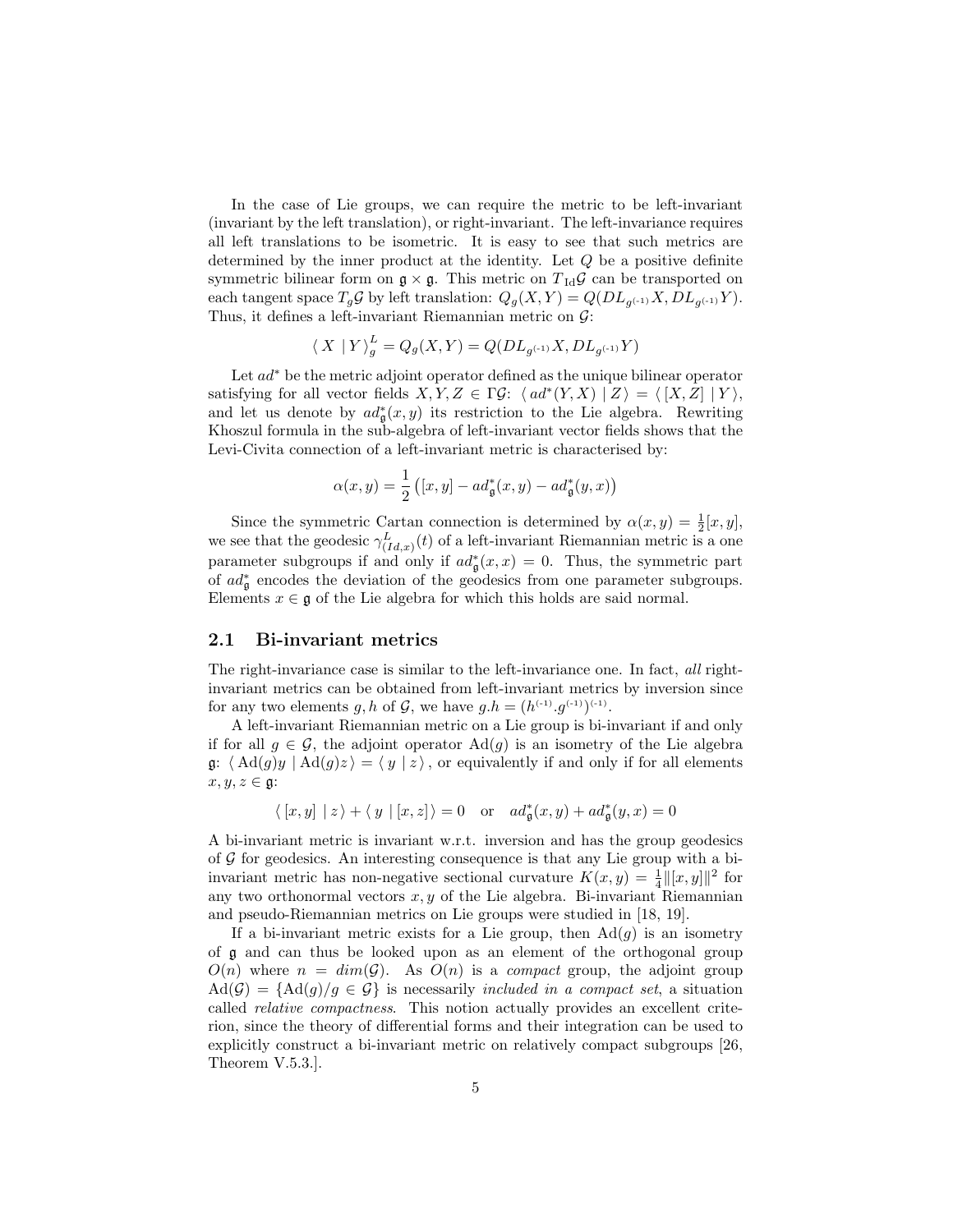**Theorem 2** The Lie group  $\mathcal G$  admits a bi-invariant metric if and only if its adjoint group  $Ad(G)$  is relatively compact.

For compact Lie groups, the adjoint group is the image of a compact set by a continuous mapping and is thus also compact. Thus, bi-invariant metrics exist in such a case. This is the case of *rotations*, for which bi-invariant Fréchet means have been extensively studied and used in practical applications. In the case of commutative Lie groups, left and right translations are identical and any left-invariant metric is trivially bi-invariant. Direct products of compact Abelian groups obviously admit bi-invariant metrics but Theorem 2 shows that in the general case, non-compact and non-commutative Lie groups which are not the direct product of such groups may fail to admit a bi-invariant metric. This is indeed the case for the semi-direct product of Euclidean motions  $SE(n)$ .

## 3 Bi-invariant means as exponential barycenters

In a manifold with Riemannian metric  $\|.\|_m$  at point m, the Fréchet mean of a set of points  $\{x_i\}$  are the absolute minima (the Karcher means being the local minima) of the variance  $\sigma^2(m) = \frac{1}{n} \sum_i \text{dist}(m, x_i)^2 = \frac{1}{n} \sum_i ||\log_m(x_i)||_m^2$ where  $log_m$  is the Riemannian logarithmic map at the point m. When a mean points is not located on the cut locus of one of the data points, it is characterized by a null gradient of the variance, i.e  $\sum_{i} \log_m(x_i) = 0$ . The existence of Karcher means is ensured when the variance is finite at one point. The uniqueness of the Fréchet/Karcher mean was investigated in  $[11, 12, 16, 1, 27]$ .

An efficient algorithm to compute a Karcher mean is the Gauss-Newton iteration

$$
m_{t+1} = \exp_{m_t} \left(\frac{1}{n} \sum_{i} \log_{m_t}(x_i)\right). \tag{1}
$$

This algorithm has been regularly used in the literature with varying justifications but always excellent numerical efficiency (see e.g. [22, 23] for homogeneous manifolds including  $SO(3)$  and  $SE(3)$ , [15] for shape spaces). The study of the convergence of this specific algorithm was performed in [15, 16] in the context of the Fréchet mean, while [10] investigated more generally the convergence of algorithms of the type  $m_{t+1} = \exp_{m_t}(Y(m_t))$  to the zeroes of the vector field Y on a Riemannian manifold. Very few works deal with Newton iterations on Lie groups or affine connection spaces. Notable exceptions are [21, 17] which propose Newton algorithms to optimize general functions on non compact Lie groups based on Cartan-Schouten connections.

In the particular case of Lie groups provided with a bi-invariant metric (but only in this case), the metric geodesics correspond to group geodesics and the group logarithm and Riemannian logarithm are the same. The Karcher means are automatically bi-invariant and characterized by the simpler barycentric equation:

$$
\sum_i \text{Log}(m^{(-1)} \cdot x_i) = 0.
$$

This equation is left-, right- and inverse-invariant, since it derives from a biinvariant metric. The corresponding Gauss-Newton iteration can be be written as follows.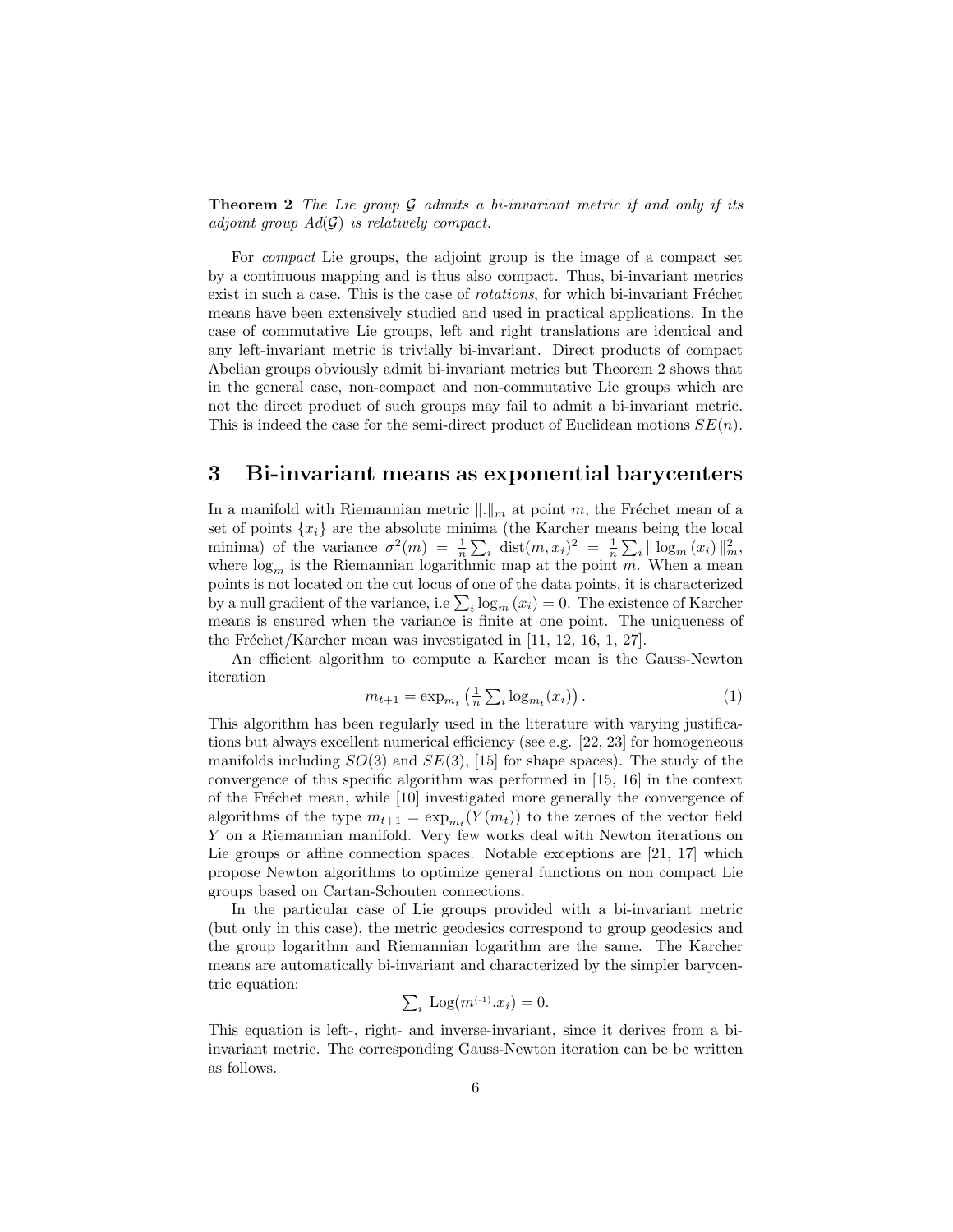Algorithm 1 (Barycentric Fixed Point Iteration on Lie Groups.) Initialize  $m_0$ , for example with  $m_0 := x_1$ . Iteratively update the estimate of the mean by:  $m_{t+1} := m_t . Exp\left(\frac{1}{N} \sum_{i=1}^N\; Log(m_t \epsilon^{(1)} .x_i)\right),$  until convergence  $(\|Log(m_t^{\epsilon_{1}} . m_{t+1})\|_e <$  $\epsilon.\sigma(m_t)$ ).

When a bi-invariant Riemannian metric fail to exist on a Lie group, we cannot use the notion of Fréchet or Karcher mean. However, the above barycentric iteration continues to make sense. The key idea developed in [24] is to consider  $Eq.(1)$  as an exponential barycenter of the canonical Cartan connection. This definition has all the desirable invariance properties, even when bi-invariant metrics do not exist. Moreover, we can show the existence and uniqueness of the bi-invariant mean provided the dispersion of the data is small.

**Definition 1 (Bi-invariant Means)** Let  $\{x_i\}$  be a finite set of data points belonging to the an open set V such that  $Log(g^{(-1)} \cdot x_i)$  and  $Log(x_i.g^{(-1)}) =$  $Ad(g)$ . Log( $g^{(-1)}x_i$ ) exists for any point  $g \in \mathcal{V}$ . The points  $m \in \mathcal{V}_g$  which are solutions of the (group) barycentric equation  $\sum_i Log(m^{(-i)} \cdot x_i) = 0$  (if there are some) are called bi-invariant means.

This definition is close to the Riemannian center of mass (or more specifically the Riemannian average) of [10] but uses the group logarithm instead of the Riemannian logarithm. Notice that the group geodesics generally cannot be seen as Riemannian geodesics as the canonical Cartan connection is non metric so that our definition cannot be equivalent (in general) to the Fréchet or Karcher mean of some Riemannian metric.

**Theorem 3** The bi-invariant means are left-, right- and inverse-invariant: if m is a mean of  $\{x_i\}$  and  $h \in G$  is any group element, then h.m is a mean of  $\{h.x_i\}$ ,  $m.h$  is a mean of the points  $\{x_i.h\}$  and  $m^{_{(-1)}}$  is a mean of  $\{x_i^{_{(-1)}}\}$ . Moreover, if the data points belong to a sufficiently small normal convex neighborhood  $V$  of some point  $g \in \mathcal{G}$ , then there exists a unique solution of the barycentric equation in  $V$  and the barycentric fixed point iteration on Lie groups converges at least at a linear rate towards this unique solution, provided the initialization is close enough to g.

### References

- [1] B. Afsari. Riemannian  $l^p$  center of mass: existence, uniqueness, and convexity. *Proc. of* the AMS, 180(2):655–673, Feb. 2010.
- [2] V. Arsigny, O. Commowick, N. Ayache, and X. Pennec. A fast and log-Euclidean polyaffine framework for locally linear registration. Journal of Mathematical Imaging and Vision, 33(2):222–238, 2009.
- [3] V. Arsigny, O. Commowick, X. Pennec, and N. Ayache. A log-Euclidean framework for statistics on diffeomorphisms. In Proc. MICCAI'06, LNCS 4190, p.924–931, Oct. 2006.
- [4] V. Arsigny, P. Fillard, X. Pennec, and N. Ayache. Fast and simple calculus on tensors in the log-Euclidean framework. In Proc. of MICCAI 2005, LNCS 3749, p.115–122, 2005.